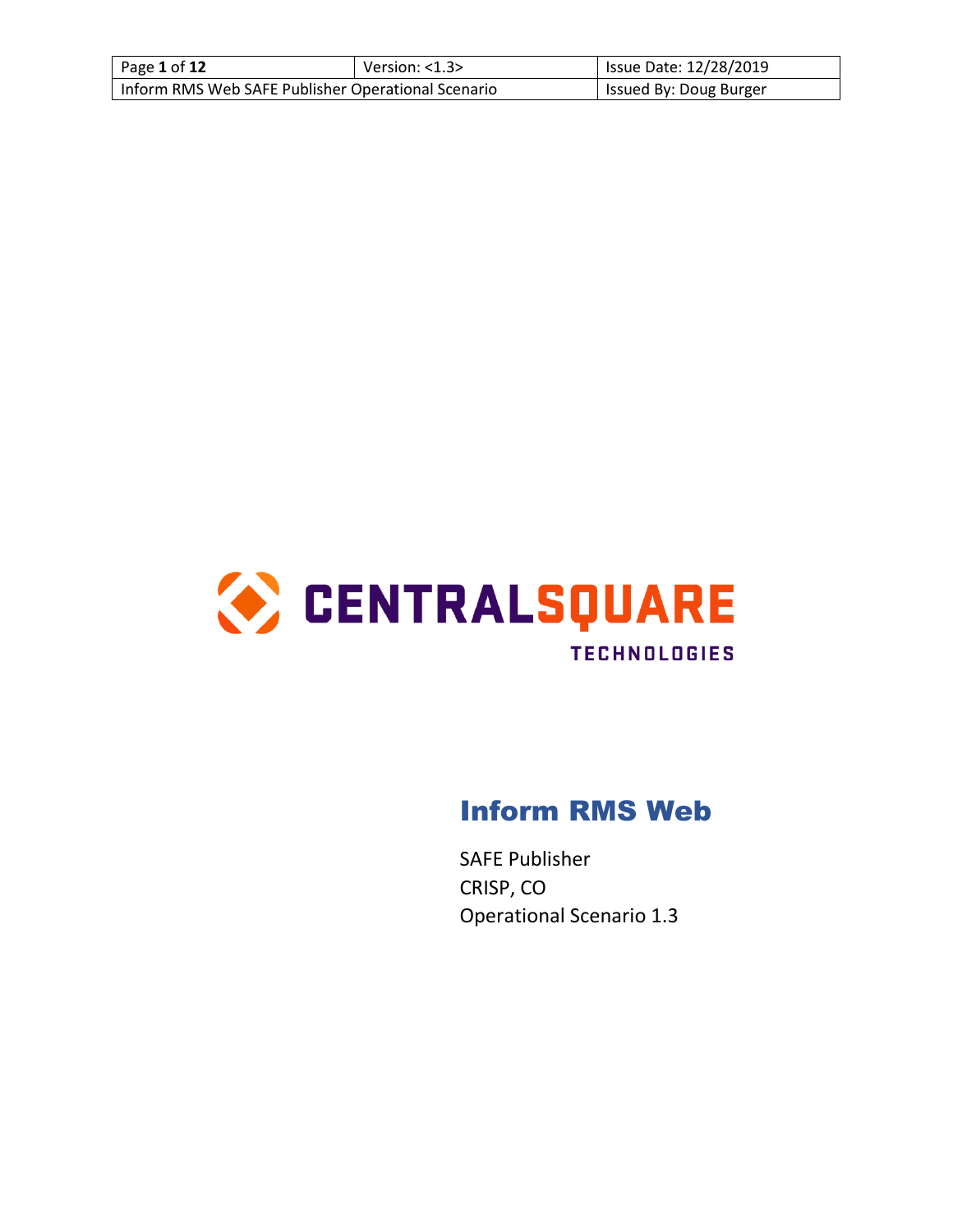| Page 2 of 12                                       | Version: $<$ 1.3 $>$ | Issue Date: 12/28/2019 |
|----------------------------------------------------|----------------------|------------------------|
| Inform RMS Web SAFE Publisher Operational Scenario |                      | Issued By: Doug Burger |

# TABLE OF CONTENTS

| $\mathbf{1}$   |       |  |
|----------------|-------|--|
| $\overline{2}$ |       |  |
|                |       |  |
|                | 2.1.1 |  |
|                |       |  |
| $\mathbf{R}$   |       |  |
|                | 3.1   |  |
|                | 3.2   |  |
|                | 3.3   |  |
|                |       |  |
|                | 3.4   |  |
|                | 3.5   |  |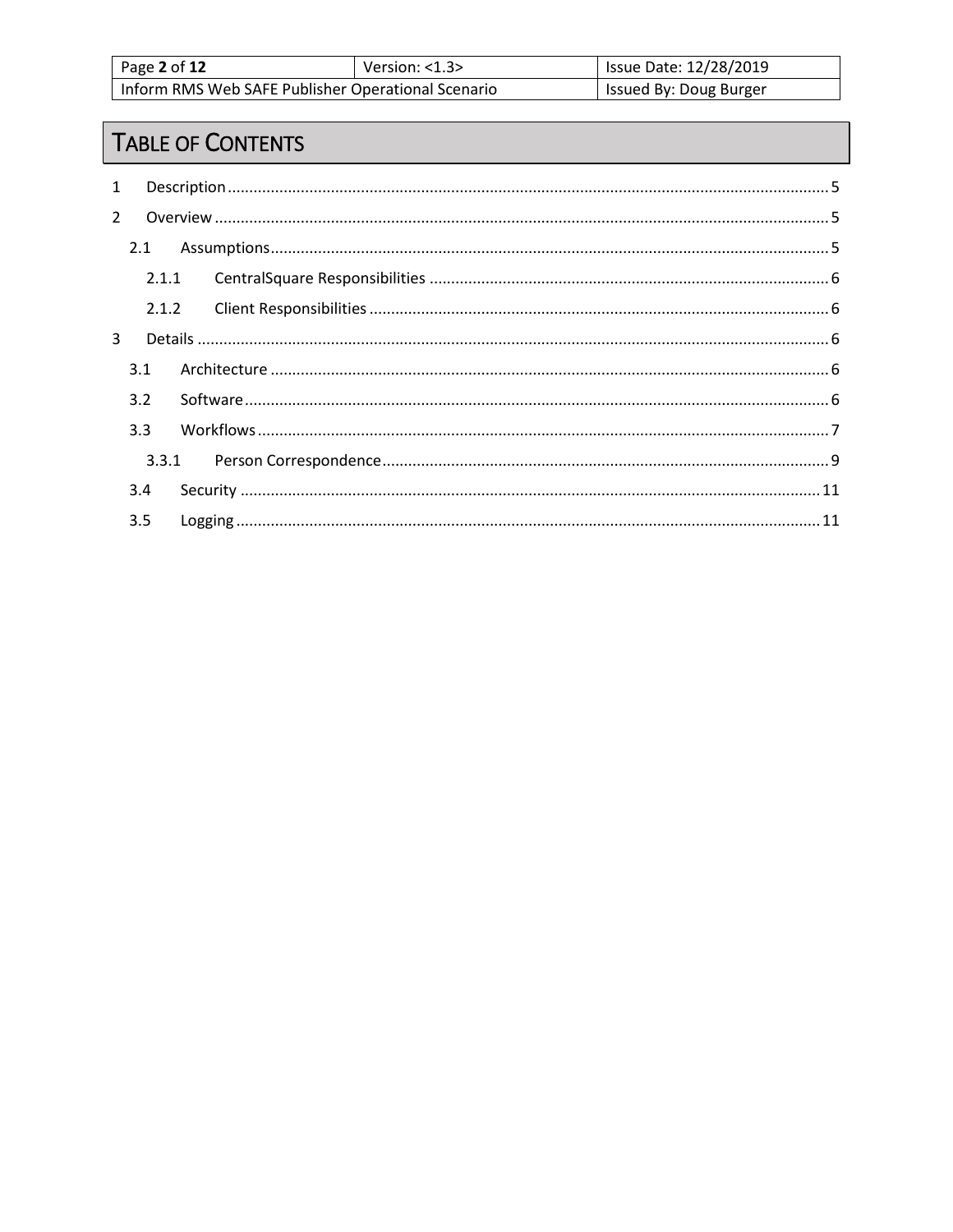| Page 3 of 12                                       | Version: $<$ 1.3 $>$ | <b>Issue Date: 12/28/2019</b> |
|----------------------------------------------------|----------------------|-------------------------------|
| Inform RMS Web SAFE Publisher Operational Scenario |                      | Issued By: Doug Burger        |

## COPYRIGHT

© 2019 CentralSquare Technologies

**Castle Hayne Office is located at: 5601 Barbados Dr PO Box 9000 Castle Hayne, NC 28429 Main: 910-675-9117 FAX: 910-602-6190 Our web site is located at[: http://www.centralsquare.com/](http://www.centralsquare.com/)**

#### All Rights Reserved

InformRMS™ for Windows is protected by copyright and all rights are reserved. Reproduction or transmission in any manner is strictly forbidden without the prior written permission of CentralSquare Technologies.

The Public Safety Suite® is registered in the U.S. Patent and Trademark office. This document refers to numerous products by their trade names. All designations are trademarks or registered trademarks of their respective companies.

All of the product information contained in this document was carefully prepared based on the latest information available, and was believed to be correct at the time of printing. However, this publication could include technical inaccuracies or typographical errors. CentralSquare Technologies cannot be held liable for direct, indirect, special, incidental, or consequential damages resulting from any inadvertent omissions or errors in both the software and manual.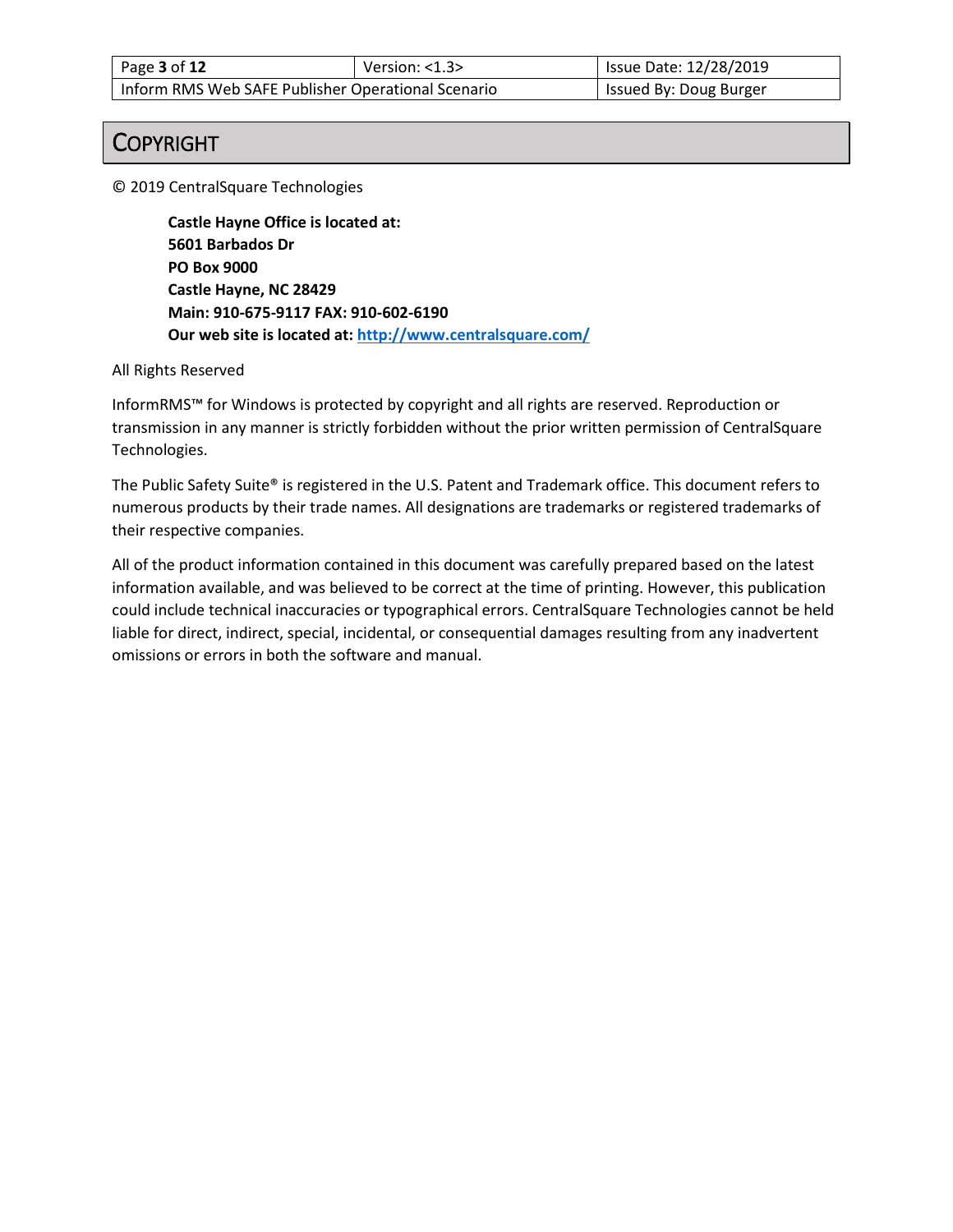| Page 4 of 12                                       | Version: $<$ 1.3 $>$ | Issue Date: 12/28/2019 |
|----------------------------------------------------|----------------------|------------------------|
| Inform RMS Web SAFE Publisher Operational Scenario |                      | Issued By: Doug Burger |

# VERSIONING INFORMATION

| Date       | Changed By     | <b>Version Notes</b>                           |
|------------|----------------|------------------------------------------------|
| 09/11/2019 | Douglas Burger | $1.0$ – Creation                               |
| 09/18/2019 | Douglas Burger | 1.1 - Person export trigger is a menu item     |
|            |                | Item import is filtered                        |
| 11/09/2019 | Douglas Burger | 1.2 - Person export trigger is automatic on    |
|            |                | modification of Incident Report Person record. |
|            |                | The mergePeople API is used to merge records   |
|            |                | when MNI is assigned.                          |
| 12/28/2019 | Douglas Burger | 1.3 - The Interface does no Item and Property  |
|            |                | processing. Interface is a one-way Person      |
|            |                | publisher. Persons are updated in SAFE in      |
|            |                | reaction to modification events during report  |
|            |                | data entry. Configuration items are explained. |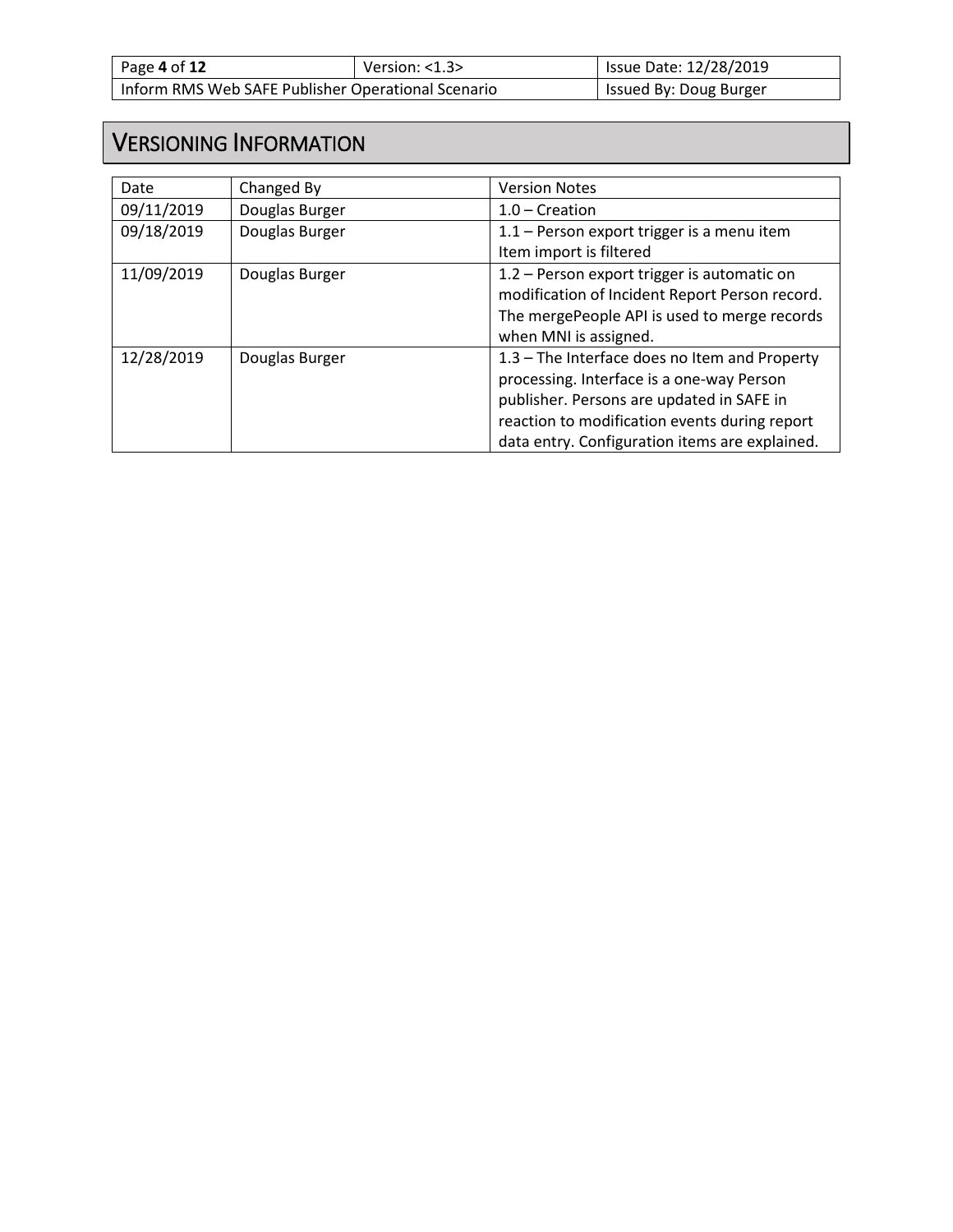| Page 5 of 12                                       | Version: $<$ 1.3 $>$ | Issue Date: 12/28/2019 |
|----------------------------------------------------|----------------------|------------------------|
| Inform RMS Web SAFE Publisher Operational Scenario |                      | Issued By: Doug Burger |

# 1 DESCRIPTION

Larimer County, CO, as a member of the Combined Regional Information Systems Project (CRISP) desires an interface (the "Publisher") that publishes person information to SAFE evidence tracking software implemented by Tracker Products. This integration is designed to support continuing evidence and asset management in SAFE.

The Publisher primarily consists of a publisher component integrated into the Tritech Publisher Framework that uploads person data in JSON format to an Web API endpoint. This endpoint is hosted by the Tracker Products SAFE evidence and asset management product.

| <b>Export From:</b>          | Inform RMS Web                      |
|------------------------------|-------------------------------------|
| Module:                      | Incident                            |
| Import Into:                 | <b>Tracker Products SAFE</b>        |
| <b>Data Contents:</b>        | Person Data                         |
| <b>Data Transfer Medium:</b> | Web RESTful API                     |
| <b>File Format:</b>          | JSON syntax, Tracker-defined schema |
| <b>Action Trigger:</b>       | Data modification of Report Person  |

# 2 OVERVIEW

Laramer County is responsible for the Inform RMS instance and manages the incident with person data hosted by that system. As each incident report person record is modified, the Interface exports the person data and case number to SAFE for ongoing data entry of property in that system.

It should be noted that Inform RMS Web maintains two kinds of records: Reports and Summaries. In effect, these are two versions of the same report. A "Report" is the data record containing a report, which may be in the process of review. When the review is completed, this record becomes read-only and represents the initial version of the report. Upon completion, a summary version is created that allows an RMS user to continue working with and make changes to the record. Additional supplemental reports (with the same report number) would accumulate their data in the same summary record. The Publisher publishes the Report's person record as it is modified. In effect, the Interface acts on the person data of an incident during the initial data entry process.

## 2.1 ASSUMPTIONS

- 1. Inform RMS Web has been implemented prior to the delivery of the interface.
- 2. No modifications to existing TriTech products or database will be required for this interface.
- 3. A data entry template is defined in RMS providing for all the necessary fields required for successful acceptance by the SAFE system.
- 4. The Publisher resides on a conventional or virtualized server platform as described in the TriTech System Planning Document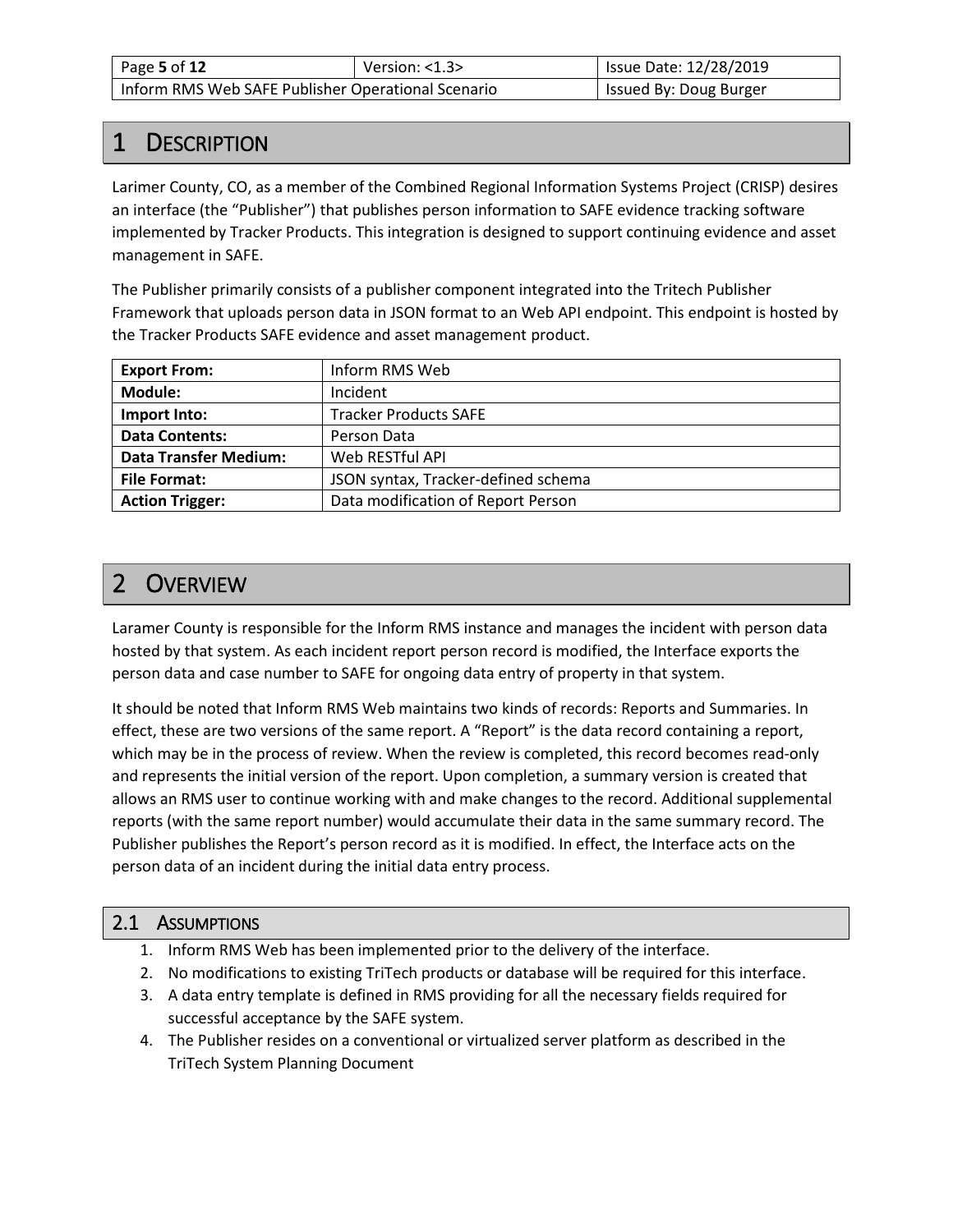| Page 6 of 12                                       | Version: $<$ 1.3 $>$ | Issue Date: 12/28/2019 |
|----------------------------------------------------|----------------------|------------------------|
| Inform RMS Web SAFE Publisher Operational Scenario |                      | Issued By: Doug Burger |

#### 2.1.1 CentralSquare Responsibilities

- 1. CentralSquare will complete the remote installation and support of the interface.
- 2. CentralSquare will configure the interface as required to operate in the Client environment.
- 3. CentralSquare will provide an overview of the operation and monitoring of the Publisher to specified client personnel.

#### 2.1.2 Client Responsibilities

- 1. The client is responsible for obtaining the appropriate services and access to Tracker Products SAFE.
- 2. The Client is responsible for the integrity of the data being submitted via the Publisher.
- 3. The Client will provide a secure, reliable connection that has been properly configured to operate this Publisher.
	- a. A TCP/IP connection between the Publisher host machine and the Inform RMS application server, primarily using the HTTP protocol;
	- b. A TCP/IP connection between the Publisher host machine and the SAFE API service, primarily using the HTTP protocol secured by TLS and API access tokens.
- 4. The Client will obtain and provide access credentials and API tokens necessary for uploading person data to the SAFE Web API.

# 3 DETAILS

## 3.1 ARCHITECTURE

The Tritech Publisher Framework, of which this Publisher is a component, is a .NET 4.6.2 Windows™ Service that upon receiving incident report person modification events from RMS will read the person data for submission to SAFE. Each person is submitted to SAFE via the Web API.

## 3.2 SOFTWARE

The following specifies the software that will be required to run the Publisher:

- 1. Operating System Windows Server 2012 or later;
- 2. Microsoft .NET Framework 4.6.2 or later;
- 3. Internet Information Services feature;
- 4. Microsoft SQL Server 2008 R2 or later, Express, Standard, or Enterprise Edition.

The following lists the third-party external software components that CentralSquare software relies on to function.

- 1. FTP client application: WinSCP
	- a. <https://winscp.net/eng/index.php>
- 2. Messaging service: RabbitMQ
	- a. <https://www.rabbitmq.com/>
- 3. Messaging service host: Erlang/Open Telecom Platform
	- a. http://www.erlang.org/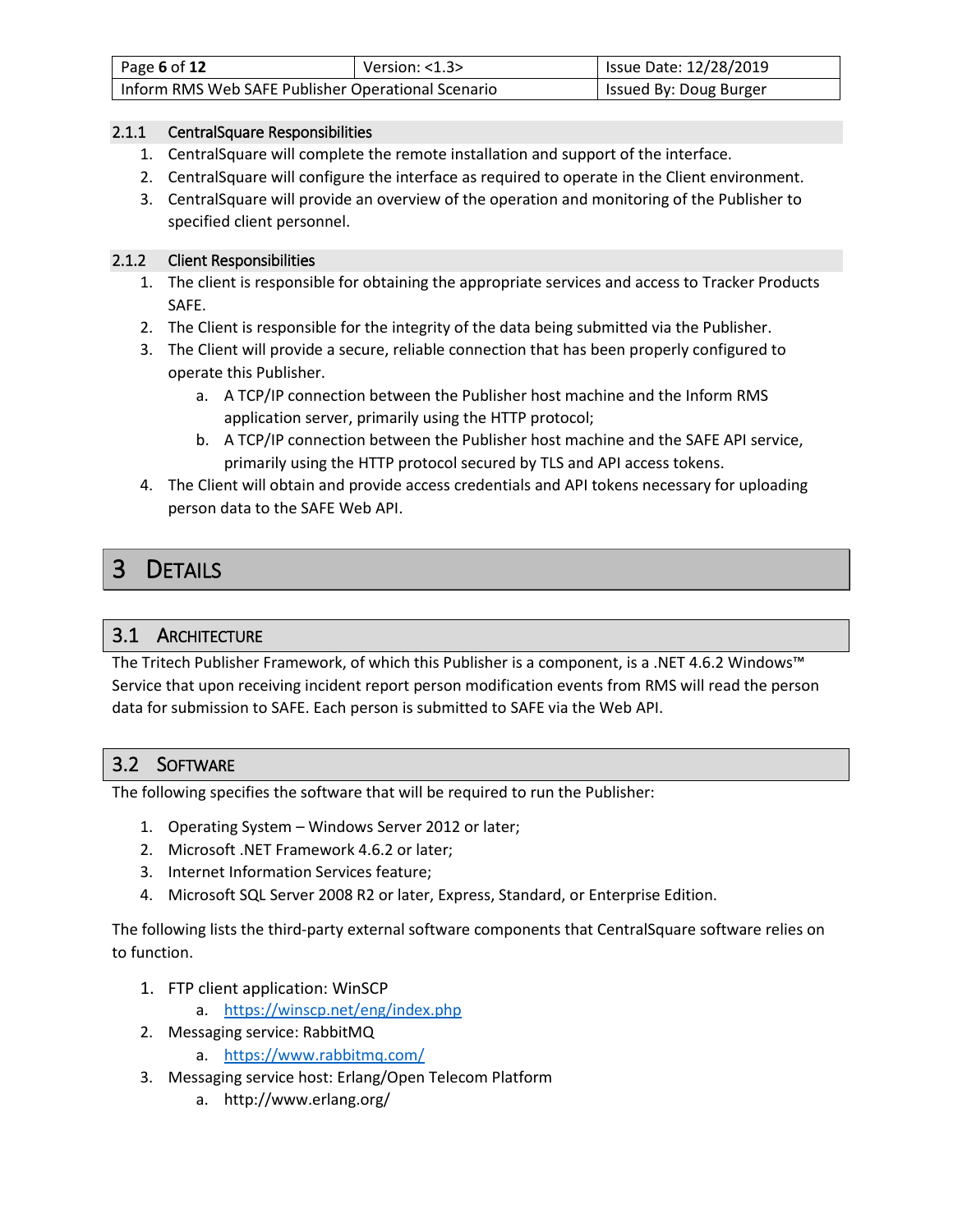| Page 7 of 12                                       | Version: $<$ 1.3 $>$ | <b>Issue Date: 12/28/2019</b> |
|----------------------------------------------------|----------------------|-------------------------------|
| Inform RMS Web SAFE Publisher Operational Scenario |                      | Issued By: Doug Burger        |

## 3.3 WORKFLOWS

 $\overline{a}$ 



*Figure 1 Tracker SAFE Publishing Workflow*

- 1. Inform RMS emits an event signaling that data has been modified on a person section or that an Incident Report has transferred to a Summary.
	- a. During data entry, the RMS user is prompted with potential master name matches. The user can select the desired record and attach the Master Person Identifier in the report at that time.
	- b. If the Master Person Identifier is not selected during Report entry, one is assigned to the Summary when the Report transfers. When an Incident Report transfers to a Summary, all persons on the report are processed as a modification. This provides that a master name link assigned during the transfer process will be populated as "user-data" in SAFE.
- 2. The Publisher responds by requesting the Incident Report data from Inform RMS.
- 3. Inform RMS returns the Report data to the Publisher
- 4. The Publisher transforms and packages the Incident person data into a JSON-syntax document formatted according to the API specification of SAFE.
	- a. The kinds of persons on the report may be filtered by configuration options. Three options are provided to allow or prevent publishing the Suspect, Victim, or Other Persons Involved records on the report.
- 5. The Publisher queries the person data using API RESTful API instructions to search persons by its "user-data" value in SAFE which identifies the person in RMS. Two search queries may be sent, one for the Report Person Identifier and one for the Master Person Id (if assigned). With these queries, the Publisher can discover if a SAFE record already exists that corresponds with the RMS person being exported.
	- a. A person identifier or Master Person Id is transmitted as a custom "user data"<sup>1</sup> field to be retained by the SAFE software for synchronizing the record on each side.

<sup>&</sup>lt;sup>1</sup> "User data" is a term denoting data that a system's user (in this case, the Interface) owns and maintains. It is a field of custom information expected to be stored and maintained by the system (in this case, SAFE) along with the record's application data. The Interface makes use of this data for reconciling duplicate person candidates.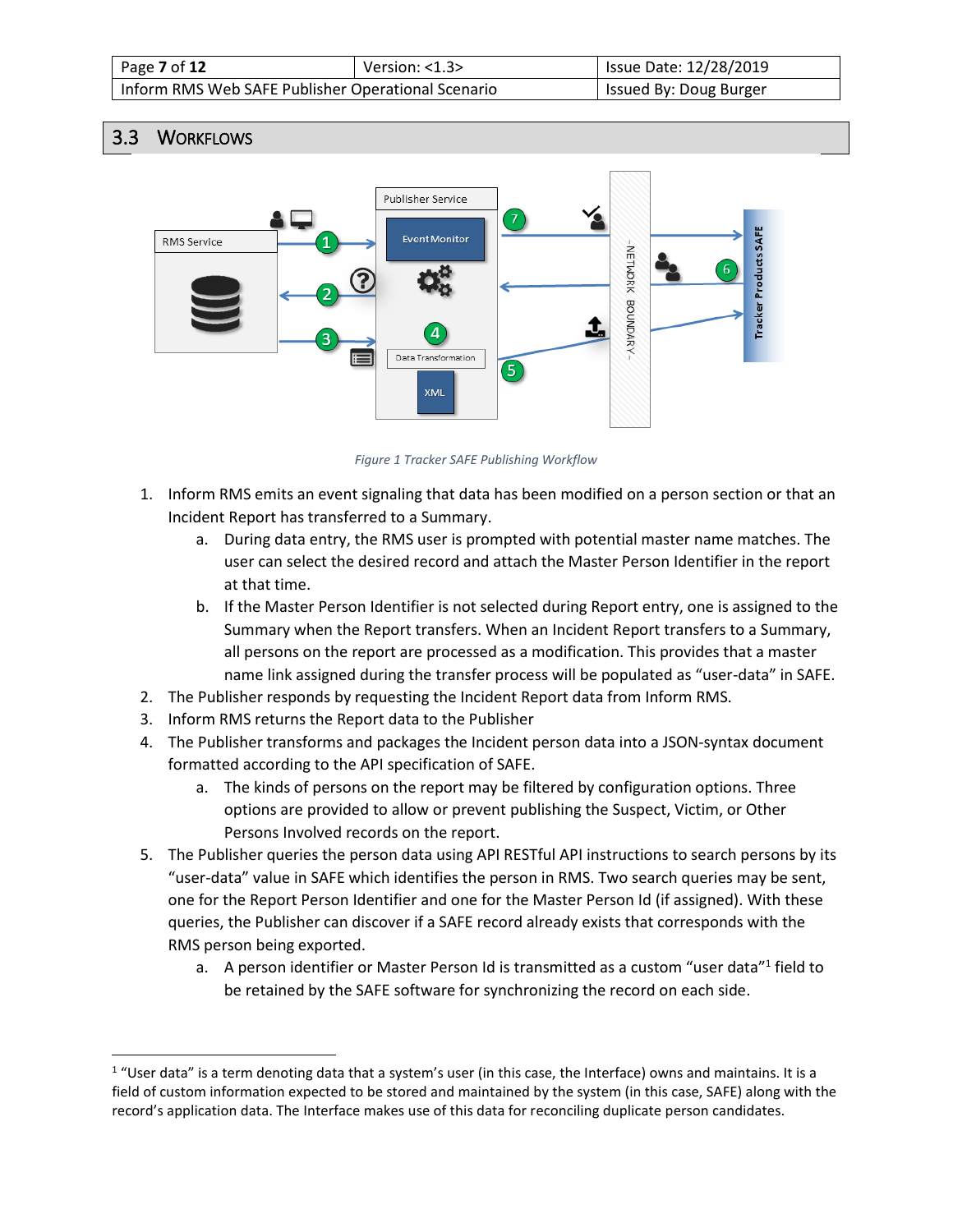| Page 8 of 12                                       | Version: $<$ 1.3 $>$ | Issue Date: 12/28/2019 |
|----------------------------------------------------|----------------------|------------------------|
| Inform RMS Web SAFE Publisher Operational Scenario |                      | Issued By: Doug Burger |

- b. A user-data field is defined in SAFE with a custom form and a custom text field defined on the form. The form and field names are configuration options for the Interface.
- 6. SAFE returns the results of the person queries for inspection by the Publisher.
- 7. The Interface compares the "user data" provided by SAFE to the identifying data on the person it is submitting.
	- a. The Interface will create a case in SAFE, if needed, using the case number on the Incident Report.
		- i. To satisfy the SAFE requirement that a case officer is provided, the Interface will look up in SAFE the user who corresponds with the RMS officer listed in the officer section as Reporting involvement type. The correspondence will be determined by concatenating the RMS login ID with the domain portion of the user's email address to match with the email address of a SAFE user. For example, if RMS user login sjones has an email in RMS of [samuel.jones@co.state.us,](mailto:samuel.jones@co.state.us) the Tracker look-up will be performed with [sjones@co.state.us.](mailto:sjones@co.state.us) The involvement type is a configuration option. Note that an officer must be entered early on the report so that the Interface is able to create a case associated with the persons on the report.
		- ii. To satisify the SAFE requirement that an Offense Type is provided, the Interface will provide a "Not Specified" code define in SAFE for this purpose. The code value provided by the Interface will be a configuration option.
		- iii. For Other Involved Persons, the Interface attempts to map the Involvement Type code to the SAFE Person Type code. If the mapping cannot be determined, the Person Type of the Other person on the case is set to Unknown. A configurable mapping table is provided for this purpose.
		- iv. The minimum data necessary for the Interface to create a case are:
			- 1. Case Number
			- 2. Case Officer the email query must resolve to a user in SAFE
			- 3. Offense Type the Offense Type value in the Interface configuration must resolved to an Offense Type in SAFE
	- b. If no SAFE record is found with the queries, the Interface will submit an insert request that adds the person as a new record in SAFE using the POST people/postDuplicate API. The Report Person Identifier or the Master Person Identifier is provided as user-data. The case number will be associated with the newly created person record using the addpersontocase API.
	- c. If one SAFE record is found, the Interface will submit an update request to update the selected person record in SAFE using the PUT people/putDuplicate API. If the RMS person record has a Master Person Identifier, this is updated on the user-data in SAFE.
	- d. If two SAFE records are found, this means that the RMS person record had been previously added to SAFE without a Master Person Identifier, and the Master Person Identifier was assigned to it which already exists in SAFE. The Interface will:
		- i. Merge the two SAFE person records using the POST mergePeople API where:
			- 1. The record having the Person Record Identifier is the source; and,
			- 2. The record having the Master Person Identifier is the target.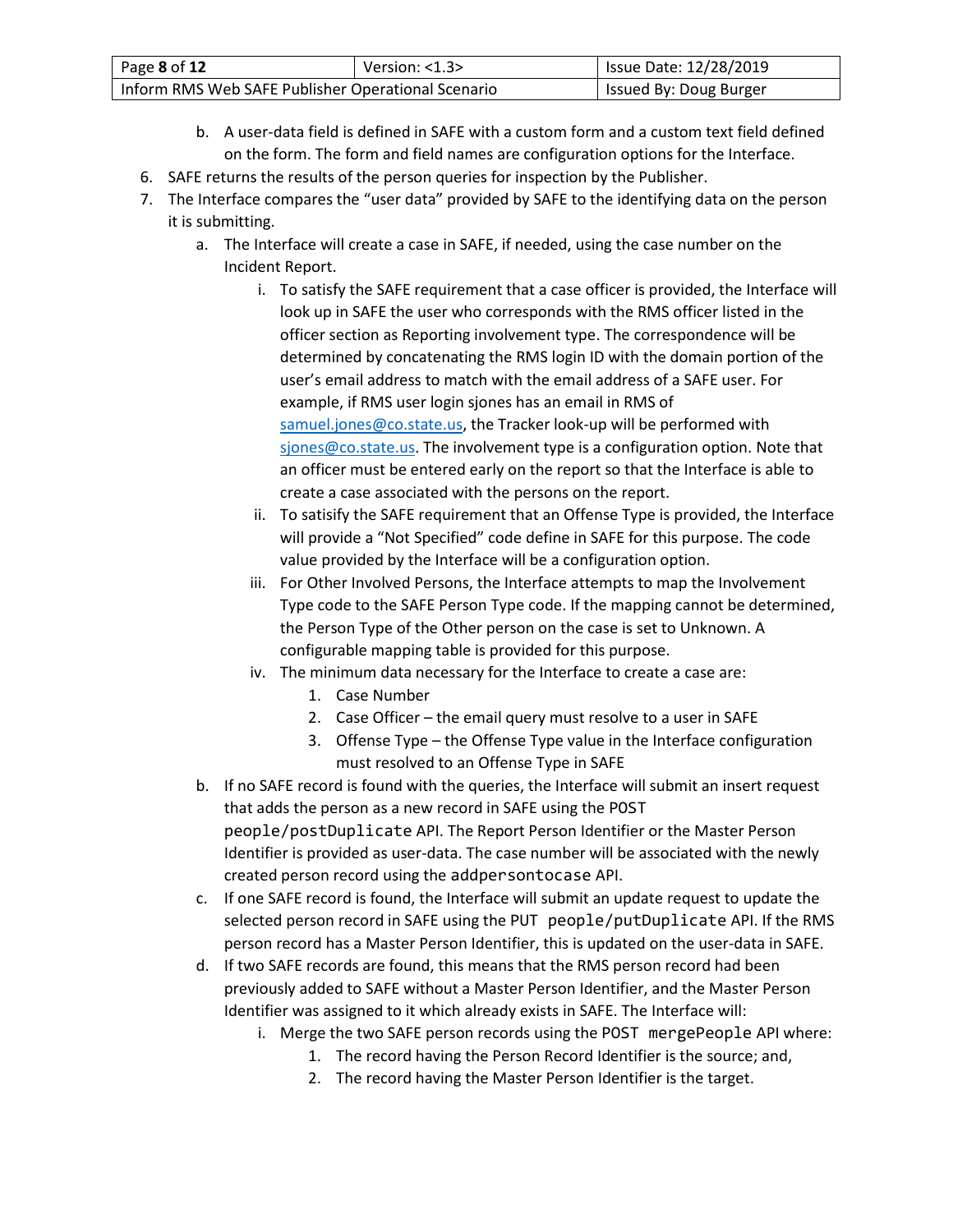| Page 9 of 12                                       | Version: $<$ 1.3 $>$ | Issue Date: 12/28/2019 |
|----------------------------------------------------|----------------------|------------------------|
| Inform RMS Web SAFE Publisher Operational Scenario |                      | Issued By: Doug Burger |

- ii. Update the SAFE record having the Master Person Identifier using the PUT people API.
- e. The person's address is synchronized to the default address on the SAFE person record. If there is no SAFE default address, the Interface adds a new address and makes it the default. Because the merge process copies over the addresses from the source to the target person, there exists the potential for addresses to be duplicated by being entered for the "same" person on two reports, The Interface will check for any addresses that duplicate the default address and delete any that exist.

#### 3.3.1 Person Correspondence

 $\overline{\phantom{a}}$ 

To minimize the amount of data cleanup that must be performed in SAFE due to duplicate person records, the Interface tracks multiple identifying fields of the RMS person in multiple corresponding records. This is necessary because persons must be submitted to SAFE before the report is approved and the person does not gain a Master Name link on his first entry into RMS until after the report is approved.

A person record in RMS can have three identifiers associated with it that the Interface uses to reconcile Incident persons with a person record stored in SAFE.

- 1. Report Person Identifier a GUID value<sup>2</sup> that identifies the person record in the RMS database. When an Incident person is entered for the first time on a Report, this value is the only identifying value available to the Interface. Each time the same person is entered on a new incident, he will gain a new Report Person Identifier (but the same Master Person Identifier. See below.)
- 2. Summary Person Identifier a GUID value that identifies the corresponding person record after the report transfers to a Summary. As with the Report Person Identifier, every new Summary has a unique identifier for the "same" person.
- 3. Master Person Identifier a numeric value that links the person record to a Master Name record in the RMS Master Index tables. This is also known as Master Name Index (MNI).
	- a. When a person is first entered into the system (without a Master Name record), a Master Person Identifier is not assigned until the Report is approved. Therefore, on the initial submission to SAFE, the Report Person Identifier is submitted as "user data".
	- b. When the Report is later approved, it transfers to a Summary and the person will gain:
		- i. A Summary Person Identifier for the corresponding record in the Summary
		- ii. A Master Person Identifier for the linked Master Name information.
	- c. When a person is entered a second time, the initial data entry will automatically create/update a person record in SAFE using the Report Person Identifier until the MNI is selected. Subsequent updates will either update the MNI on the SAFE person record if the MNI doesn't already exist, or will merge the initial created record with the existing MNI record in SAFE if the MNI already exists.

On any submission to SAFE, the "user data" of the persons can be queried in SAFE to discover if the person has been submitted to SAFE before.

<sup>2</sup> A GUID is an alphanumeric text string of 36 characters in length, *e.g.* E7060A67-A300-4F19-BF49-7CA3A0C143EC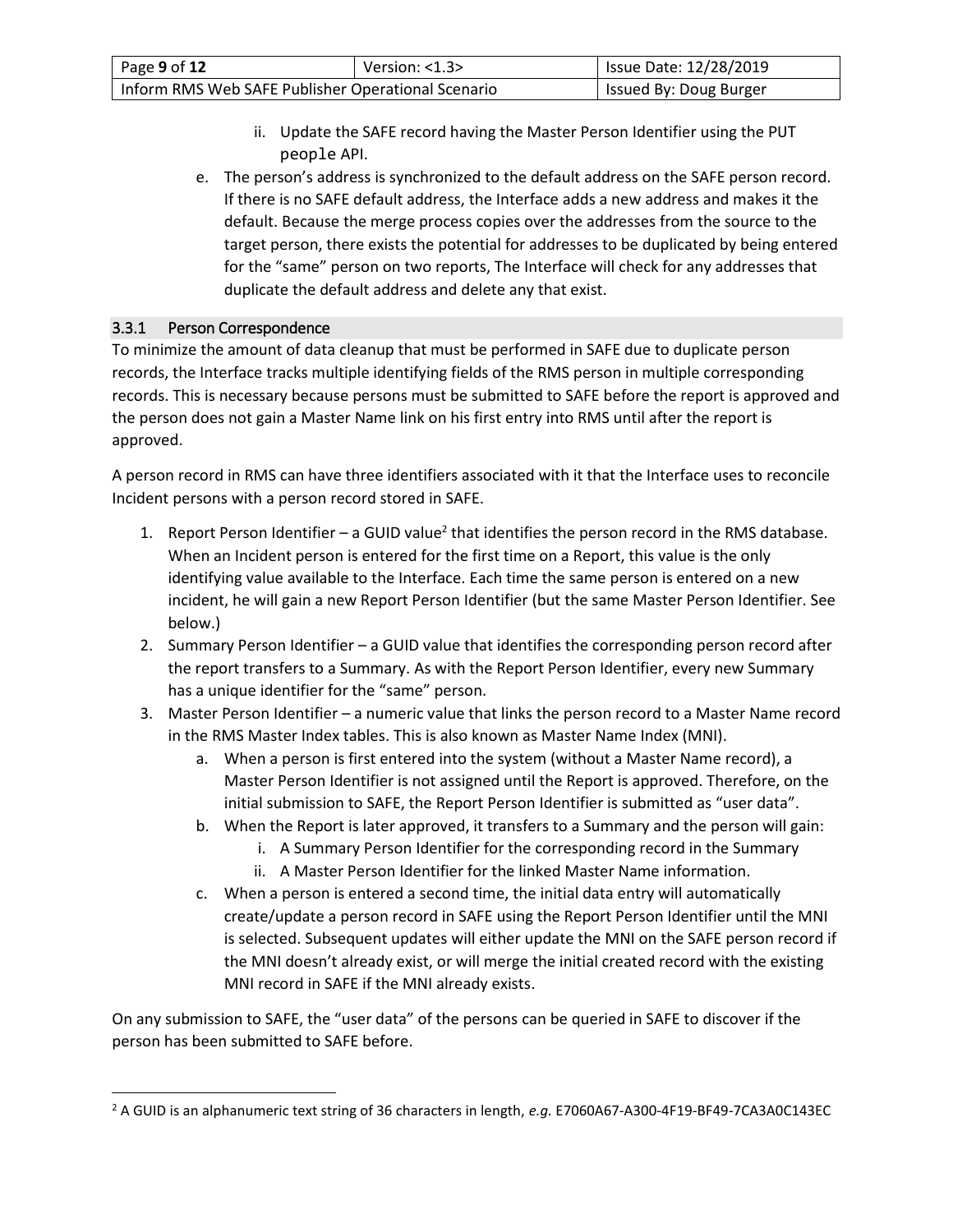| Page 10 of 12                                      | Version: $<$ 1.3 $>$ | Issue Date: 12/28/2019 |
|----------------------------------------------------|----------------------|------------------------|
| Inform RMS Web SAFE Publisher Operational Scenario |                      | Issued By: Doug Burger |

If the "user data" of a SAFE record matches any linked value of the person, the Interface submits the data as an update request, using the matching SAFE record identifier as the identifier for the update. If the Master Person Identifier has been assigned, this will be updated as the "user data" value of the SAFE record.

If the "user data" for the person is not found in SAFE, the Interface submits the data as an insert request. If the Master Person Identifier has been assigned, this will be provided as the "user data" value of the SAFE record.

The following scenarios summarize the insert/update behavior of the Interface against SAFE. On each modification of a Report Person Record, which has a Report Person Identifier and an optional Master Person Identifier, the Interface submits two queries to SAFE: one for the Report Person Identifier and one for the Master Person Identifier

| <b>Scenario</b>                  | <b>Behavior</b>                   | <b>API</b>                    |
|----------------------------------|-----------------------------------|-------------------------------|
| Initial data entry of a new      | No MNI assigned for querying      | POST people                   |
| person                           | and no record found in SAFE       | (person 1)                    |
|                                  | with the Report Person            |                               |
|                                  | Identifier                        |                               |
| Continual editing of a new       | No MNI assigned for querying      | PUT people                    |
| report person                    | and one record found in SAFE      | (person 1)                    |
|                                  | with the Report Person            |                               |
|                                  | Identifier                        |                               |
| Report transfer to a Summary,    | One record is found in SAFE       | PUT people                    |
| and MNI is created for the new   | with the Report Person            | (person 1)                    |
| person.                          | Identifier and no record is found | The MNI replaces the Report   |
|                                  | with the MNI.                     | Person Identifier on the SAFE |
|                                  |                                   | user-data.                    |
| Initial data entry of a person's | No MNI assigned for querying      | POST people                   |
| second encounter                 | and no record found in SAFE       | (person 2)                    |
|                                  | with the Report Person            |                               |
|                                  | Identifier                        |                               |
| Continual editing of the person  | One record is found in SAFE       | POST mergePeople              |
| in RMS, an MNI is assigned.      | with the Report Person            | (Source: person 2             |
|                                  | Identifier (person 2) and one     | Target: person 1)             |
|                                  | record is found with the MNI      | Person 2 is deleted in SAFE   |
|                                  | (person 1)                        |                               |
|                                  |                                   | PUT people                    |
|                                  | No record is found in SAFE with   | (person 1)                    |
| Continual editing of the person  |                                   | PUT people                    |
| in RMS with the previously       | the Report Person Identifier      | (person 1)                    |
| assigned MNI                     | (person 2) and one record is      |                               |
|                                  | found with the MNI (person 1)     |                               |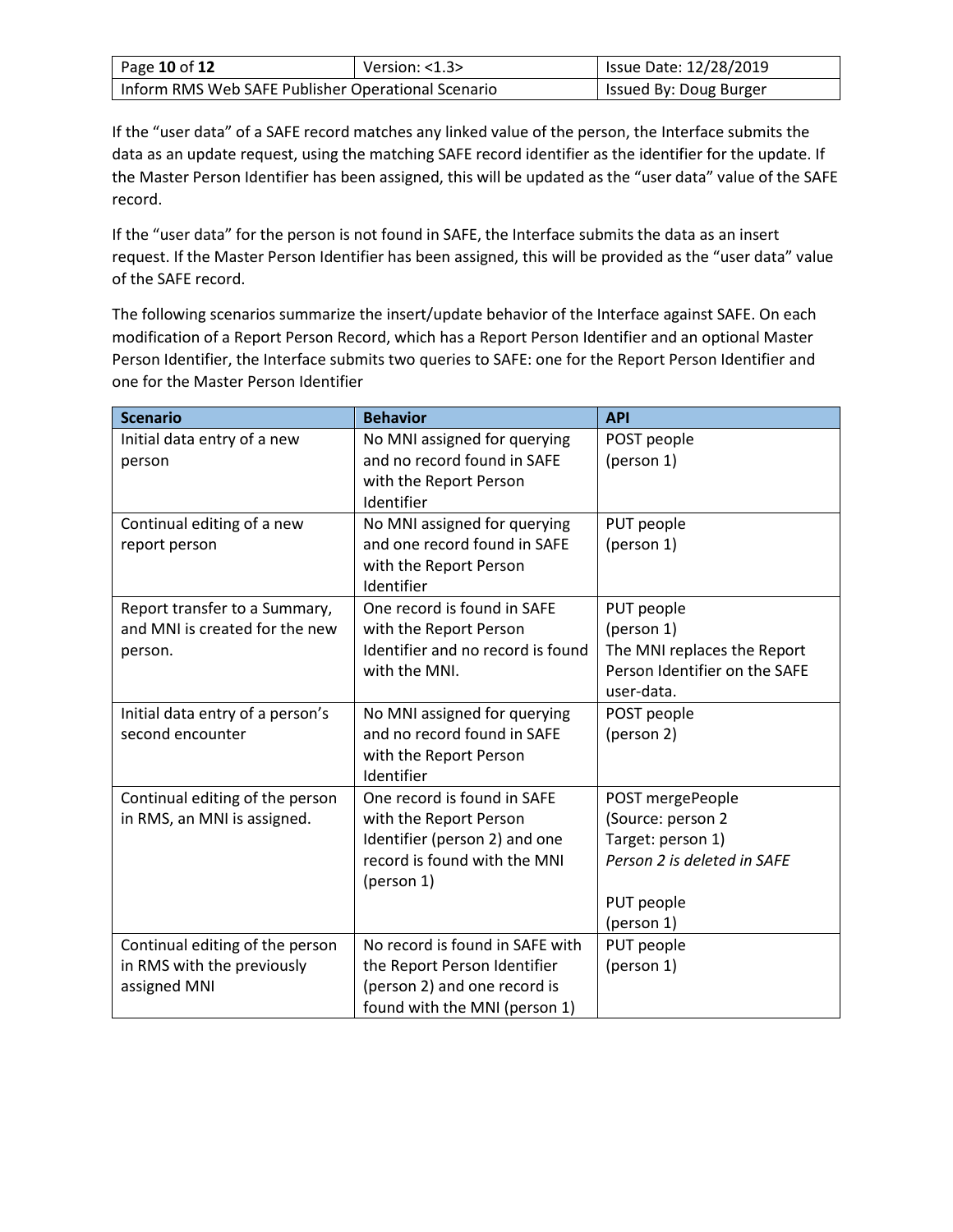| Page 11 of 12                                      | Version: $<$ 1.3 $>$ | Issue Date: 12/28/2019 |
|----------------------------------------------------|----------------------|------------------------|
| Inform RMS Web SAFE Publisher Operational Scenario |                      | Issued By: Doug Burger |

#### 3.3.2 Configuration Item Summary

The following configuration items provide for control of the business logic of the Interface.

UserDataFormName – the name of the person custom form in SAFE containing the user-data field for querying by RMS key.

UserDataFieldName – the name of the field on the custom form in SAFE containing the user-data.

MobilePhoneCode – the Phone Type code in RMS that controls whether the value is stored in the MobilePhone field of a user in SAFE. Any code not this value is stored as the OtherPhone field.

CaseOffenseType – the Offense Type in SAFE that is provided for all new cases created by the Interface.

CaseOfficerInvolvementType – the RMS involvement type code of the Officer on the report that is selected as the Case Officer for new cases created by the Interface.

PublishSuspect, PublishVictim, PublishOther – true/false values that control whether persons of the indicated type are published from the Incident report.

### 3.4 SECURITY

Security for the Publisher will consist of the following:

- 1. Inform RMS Application credentials for reading data from RMS;
- 2. Windows credentials for service process operation, writing files in the filesystem, and accessing the Publisher machine SQL Server instance;
- 3. Tracker Products SAFE Web API access tokens.

Passwords stored by Publisher components are encrypted using the Microsoft Enhanced Cryptographic Provider which is FIPS 140-2 Level 1 compliant.

## 3.5 LOGGING

All interface components make use of Apache Logging Services™ provided in the Apache log4net™ framework.

In addition, the Publisher Framework logs its behavior for diagnostic purposes to its associated SQL Server database.

Logging can be configured to allow or filter messages according to the severity levels applied on each message. CentralSquare interface components use levels in the following way, but note that not all levels may be used by any particular Tritech software component. Each level also enables the level above it in priority.

**Fatal** – the application encountered a catastrophic condition and is likely terminating

**Error** – a critical application error; the code cannot finish the task as required

**Warning** – validation failures and non-critical errors; the code encountered an unusual condition from which it is recovering from or continuing on with diminished capacity